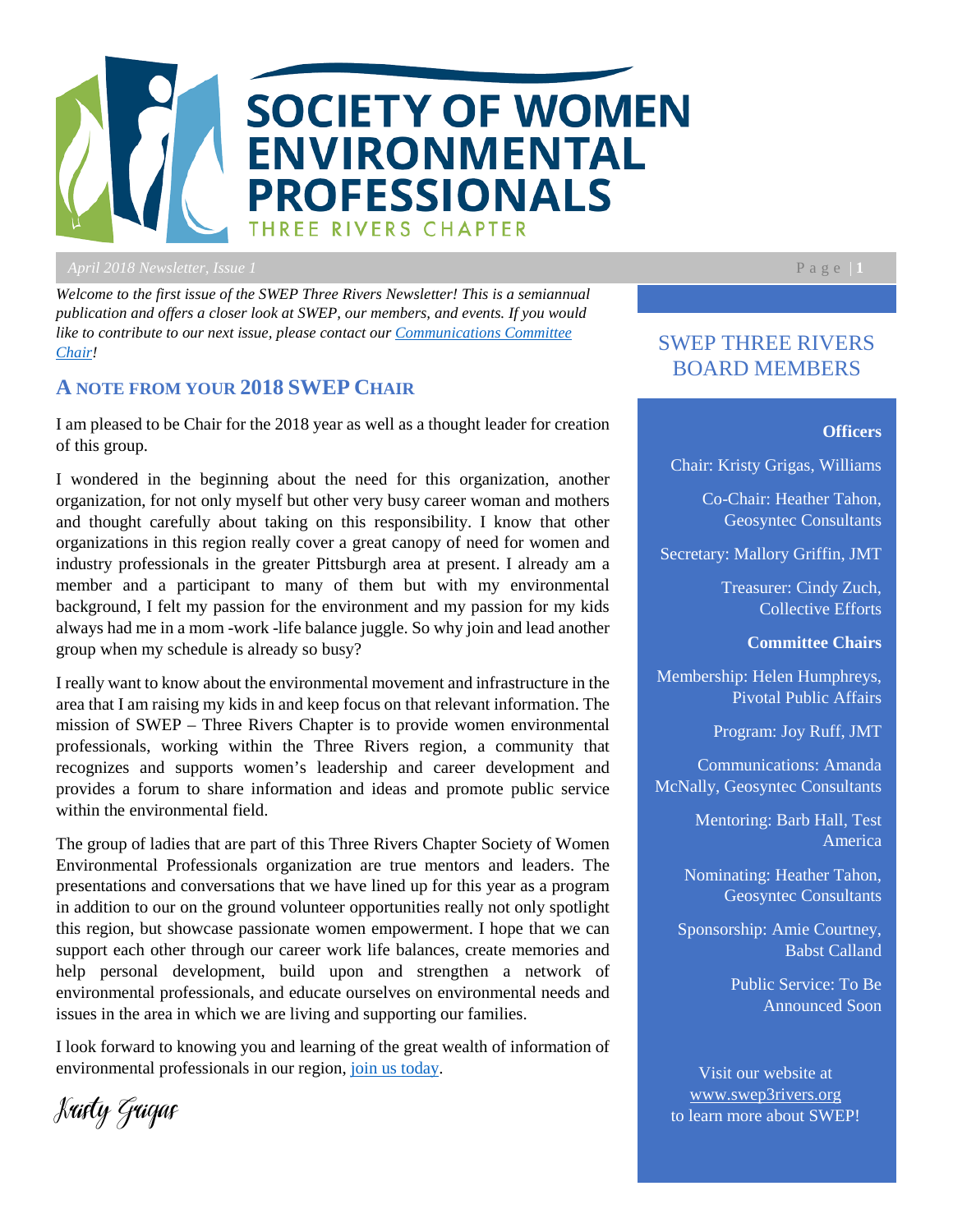

# **RECENT EVENT: A CONVERSATION WITH CHERYL MOON-SIRIANNI, PE, DISTRICT EXECUTIVE, PENNDOT DISTRICT 11**

**What we learned: It has been a long winter.** If you think it has been a long and unending winter, you are right. At least according to resident expert on the region's winter-weary roads, Cheryl Moon-Sirianni, District Executive, PennDOT District 11. She confirmed what we all know to be true – we had the wettest February on record, and it snowed on every single holiday since December, draining maintenance budgets and our winter spirits.

Yet, Cheryl's grace and sense of humor inspired and uplifted members and guests of the Society of Women Environmental Professionals – Three Rivers Chapter at as we continued our "Conversation With…" series. Speaking to a full house on a cold, snowy day in April, Cheryl brought to life the immense responsibility that rests upon PennDOT employees and gave us a better understanding of the importance of our transportation network to our regions quality of life and economy. PennDOT District 11 includes over 2500 miles of state highway, 1800 bridges, and four tunnels in Allegheny, Beaver, and Lawrence counties. With almost 2000 square miles and over 1.5 million people living in the District, it is also home to several major population centers, such as the City of Pittsburgh, that attract hundreds of thousands of commuters every day.

**Bridge, Bridges, and more Bridges:** Cheryl discussed the strides the state has made to replace state-owned bridges (District 11 reduced the number of deficient bridges from 600 in 2006 to 214 in 2017). While this reduction is significant, it does not tell the whole story and much remains to be done. The Transportation Bill, Act 89, provided additional revenue, but the presence of large river crossings in District 11 places increased stresses on its budget. For instance, Highland Park Bridge and the Tarentum Bridge were last rehabilitated in the 1980's but there remain many more critical structures such as the McKees Rocks Bridge, which is over a mile long and will have much greater rehabilitation costs. Failure to maintain this important traffic conduit would be a devastating blow to the local and regional economy.



*Cheryl Moon-Sirianni, PE, District Executive, PennDOT District 11 (Photo Credit: Neil Richmond)*

**Yes – there are a lot of potholes.** This winter season has taken its toll on our roads, and this could be the worst season for winter maintenance. PennDOT personnel are working overtime because of the amount and timing of snowfall over the last several months. As PennDOT maintenance crews have repaired roads with cold-patch as an interim fix until asphalt season begins, the weather has repeatedly responded with even more rain, counteracting repair efforts. Rain, rain, and more rain coupled with freeze/thaw cycles have added to pothole misery.

**Relationships are important.** As Cheryl reflected on her career of public service, she shared that the most enjoyable, and perhaps important, part of the job are the relationships and partnerships that she has nurtured. The resulting strong ties Cheryl has developed over the years were evident as she went through the room, greeting many by name and speaking to individual accomplishments from the stage.

**Cheryl's advice for young women?** Take chances early on in your career. Get involved with professional groups and network as much as possible. Take on challenges at work and ask for opportunities.

Thank you to Cheryl and to everyone who attended this event. SWEP Three Rivers has thoroughly enjoyed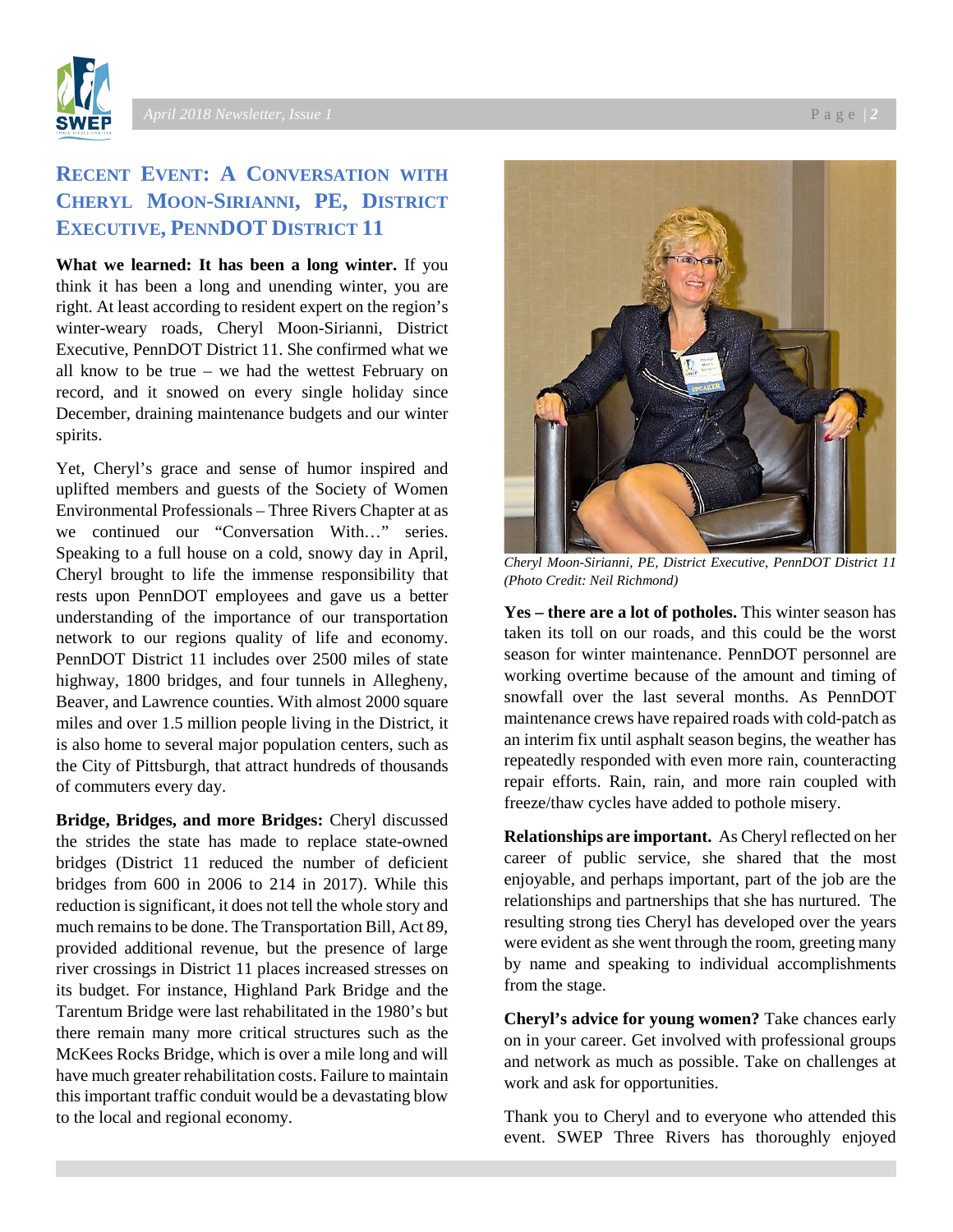

hosting the "Conversation With" series and we are privileged to have the opportunity to connect professional women in the Pittsburgh region with successful women leaders. The generous support of our event sponsors – JMT (Platinum), GAI Consultants (Gold), Dawood Engineering (Bronze), Markosky Engineering Group (Bronze), and Williams (Student) – made this event a success and we truly appreciate their support.

# **UPCOMING EVENT: SAW MILL RUN STREAM CLEANUP**

The Society of Women Professionals (SWEP) Three Rivers Chapter is pleased to partner with [Saw Mill Run](https://www.facebook.com/sawmillrunwatershed/)  [Watershed Association](https://www.facebook.com/sawmillrunwatershed/) for a stream clean up in celebration of Earth Day - Saturday April 21 at 9:00 am in Castle Shannon Borough. Overall, the Saw Mill Run Watershed is approximately 19 square miles, including 12 separate municipalities and 14 City of Pittsburgh neighborhoods. The watershed is identified by its' busy Route 51 Saw Mill Run Blvd highway corridor, the valley's sleep slopes, and high density of impervious areas from decades of urban development. These qualities also cause frequent flooding, trash accumulation, and have a negative impact on the water quality of the stream.

While most of the impacts are man-made, we can also be a part of the solution. Have you ever noticed the litter that is piling up in your local Rivers or streams? It takes away from the beauty and safety of our waterways. Further, rivers and streams provide 65% of our nation's drinking water. Well you can do something about it by joining us for a cleanup effort with Saw Mill Run Watershed. You, your friends and others in our community can help make the stream safer, healthier and cleaner.

Please help is help our environment – rain or shine – and register today!

Arrive early for coffee and bagels. all volunteers are welcome to join SWEP Three Rivers for pizza and refreshments immediately following the stream cleanup. Lunch will be held at the [Hamilton Park Pavillion on](https://na01.safelinks.protection.outlook.com/?url=https%3A%2F%2Fgoo.gl%2Fmaps%2F3yPNzP2zbcH2&data=02%7C01%7Camcnally%40geosyntec.com%7C71ef8ed66dcc44d157c408d5a5fc66ce%7C7125495671b047f48977c4c17bc205cb%7C1%7C1%7C636597425859713806&sdata=J3aqNA0RZ8vkJx8TZR%2BuQnbVqW6yristOAyAJiEqCkQ%3D&reserved=0)  [Terrace Drive](https://na01.safelinks.protection.outlook.com/?url=https%3A%2F%2Fgoo.gl%2Fmaps%2F3yPNzP2zbcH2&data=02%7C01%7Camcnally%40geosyntec.com%7C71ef8ed66dcc44d157c408d5a5fc66ce%7C7125495671b047f48977c4c17bc205cb%7C1%7C1%7C636597425859713806&sdata=J3aqNA0RZ8vkJx8TZR%2BuQnbVqW6yristOAyAJiEqCkQ%3D&reserved=0) (the upper pavilion, near the ball field).



*Saw Mill Run, Castle Shannon, PA (Photo Credit: Saw Mill Run Watershed Association)*

#### **EVENT DETAILS:**

When: Saturday, April 21, 2018 Time: 9:00 am

Where: James Street Parking Lot off Willow Avenue near Someone Else's

Google Maps: <https://goo.gl/maps/u6iuxc1td1p>

Families are welcome, but minors must be accompanied by a responsible adult.

## **MEET A MEMBER: LISA WERDER BROWN**

Lisa Werder Brown [\(connect with Lisa on LinkedIn\)](https://na01.safelinks.protection.outlook.com/?url=https%3A%2F%2Fwww.linkedin.com%2Fin%2Flisa-brown-9a41796%2F&data=02%7C01%7CAMcNally%40Geosyntec.com%7Cfa6da79fadeb485ef6f408d59e1d708e%7C7125495671b047f48977c4c17bc205cb%7C1%7C0%7C636588771677665735&sdata=yyALqAXGy4owtdmKinUQLfvHmRiBsj5v%2BDUcHSf76cE%3D&reserved=0) is the Director of Environmental Initiatives for Economic Development South and Executive Director of the [Saw](https://na01.safelinks.protection.outlook.com/?url=https%3A%2F%2Fwww.facebook.com%2Fsawmillrunwatershed%2F&data=02%7C01%7CAMcNally%40Geosyntec.com%7Cfa6da79fadeb485ef6f408d59e1d708e%7C7125495671b047f48977c4c17bc205cb%7C1%7C0%7C636588771677665735&sdata=LMp94SCcSQPFpapZuZrWkyF24YT2DZ9iJtSiCaQJr3k%3D&reserved=0)  [Mill Run Watershed Association.](https://na01.safelinks.protection.outlook.com/?url=https%3A%2F%2Fwww.facebook.com%2Fsawmillrunwatershed%2F&data=02%7C01%7CAMcNally%40Geosyntec.com%7Cfa6da79fadeb485ef6f408d59e1d708e%7C7125495671b047f48977c4c17bc205cb%7C1%7C0%7C636588771677665735&sdata=LMp94SCcSQPFpapZuZrWkyF24YT2DZ9iJtSiCaQJr3k%3D&reserved=0) Lisa sat down with us (over a virtual cup of coffee) and we loved getting to know her better. We hope you do too!

### **What do you find exciting or challenging about your job?**

The most exciting thing about my job is having the opportunity to do something exceptionally transformative. For more than 50 years the Route 51 corridor into the City of Pittsburgh has been one of the most blighted corridors in the region. Route 51 follows the Saw Mill Run stream through a narrow valley lined with steep hillsides. Vacant and dilapidated buildings crowd the floodplain between the road and the stream experience frequent flooding and stand as a stark reminder of how environmental issues can have devastating impacts on the local property values and the economic viability of communities. As early as 1910,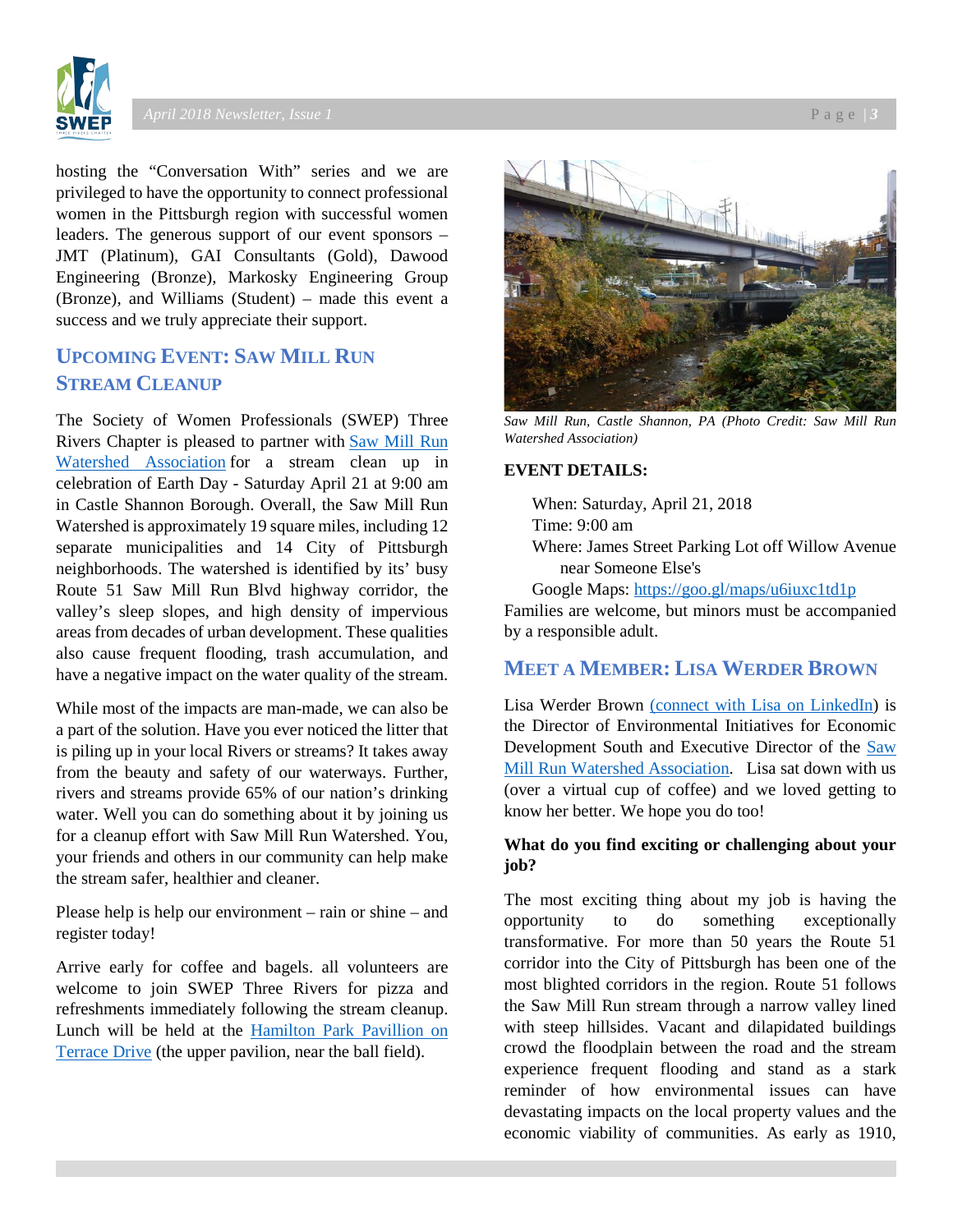

Frederick Law Olmsted, Jr. cautioned city leaders about developing the corridor, envisioning instead a park-like approach to the city lined with meadows and forested hillsides. The Saw Mill Run Watershed Association has resurrected Olmsted's vision and seeks to create the region's first Green Boulevard; designed to enhance the economic, environmental and social health of the corridor. For the last four years the Watershed Association has successfully advocated for city leaders and local foundations to embrace this long – term vision. This vision is my motivation, my challenge, and my inspiration – every day.



*Photo Credit: Lisa Werder-Brown*

### **What aspect of your education have you found most important in your career?**

I graduated from Chatham when it was still a woman's college. Having the opportunity to study and problem solve with other women was such a profound experience. I value those years and the bonds I made with my classmates. When I think about the educational experience, specifically, I would say that Chatham's requirement for every student to complete a senior research thesis had the most impact on my career. This

process of "deep work", where you must completely immerse yourself in a topic, overcome self- doubt, and face critical analysis, is a powerful tool in building a resilient self- confident individual.

#### **Where is a fun weekend destination in Pittsburgh?**

This is a tough one. There are so many great things to do in and around Pittsburgh on the weekend, it's always so hard to choose. But, as an avid bicyclist, I can't wait until the weather gets warm enough spend a day on one of the many trails in the area. My husband and I often plan our route with a stop at a great little bistro in mind, always a welcome mid- ride break.

#### **Tell us about a woman who inspires you.**

My sister inspires me. She has overcome so many challenges in her life. She was married at 19 to a man, who for many reasons was a poor choice as a life partner. Her marriage ended in divorce and left her with significant financial burdens, low self- esteem, and in poor health. In addition, her oldest child is autistic, a diagnosis that wasn't made until he was a teenager. Despite these obstacles, she established a career and made a comfortable and enjoyable life for herself and her son.

## **What advice would you give someone starting out in the environmental industry?**

Be open to change. What first might appear as a setback, is more often an opportunity for growth. Embrace those moments – you will be surprised!

**Thanks Lisa!**

**Would you like to contribute to the next issue of our Newsletter? Contact the Communications Committee Chair , Amanda McNally [\(amcnally@geosyntec.com\)](mailto:amcnally@geosyntec.com) with your ideas!**